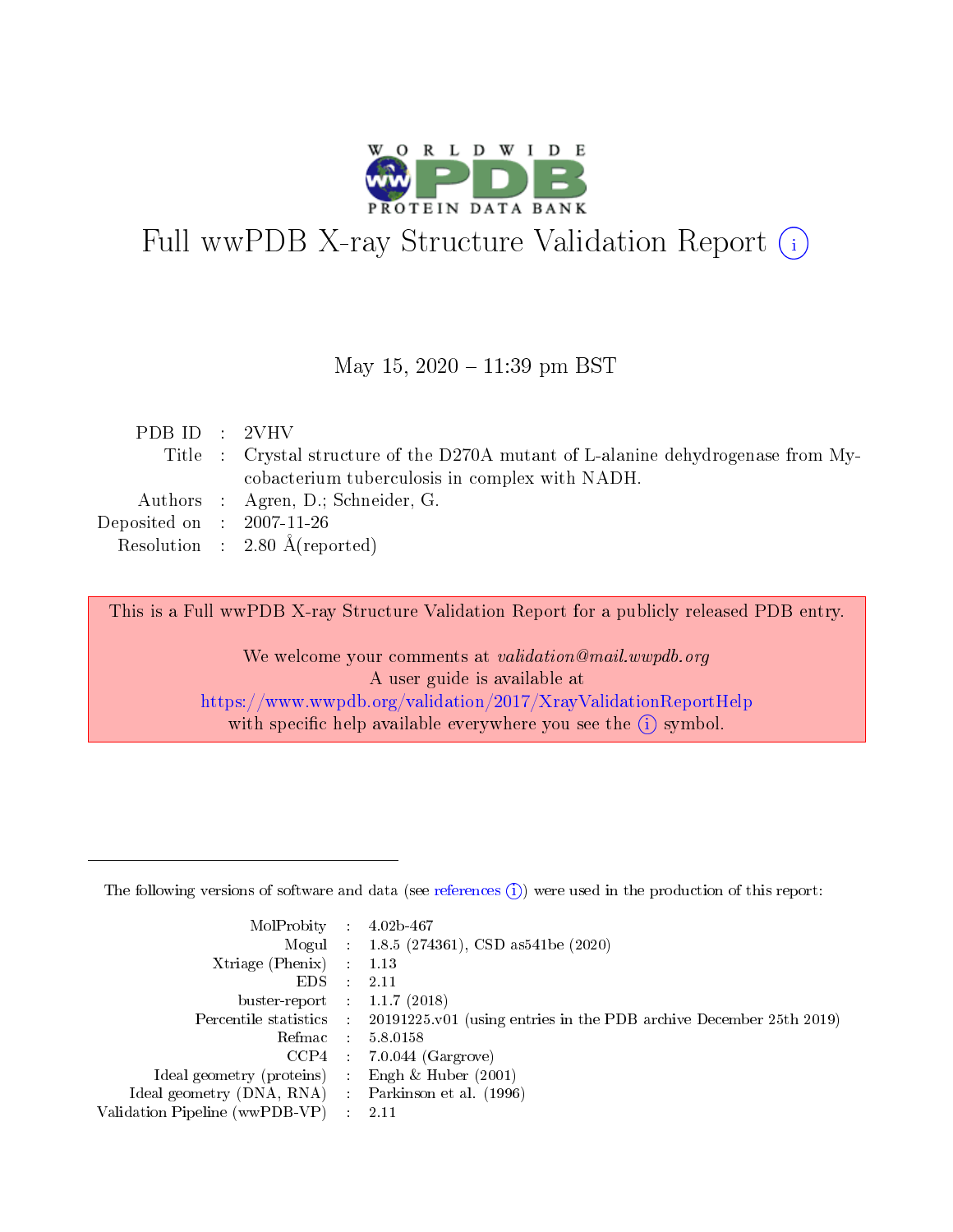# 1 [O](https://www.wwpdb.org/validation/2017/XrayValidationReportHelp#overall_quality)verall quality at a glance  $(i)$

The following experimental techniques were used to determine the structure: X-RAY DIFFRACTION

The reported resolution of this entry is 2.80 Å.

Percentile scores (ranging between 0-100) for global validation metrics of the entry are shown in the following graphic. The table shows the number of entries on which the scores are based.



| Metric                | Whole archive<br>$(\#\text{Entries})$ | Similar resolution<br>$(\#\text{Entries},\,\text{resolution}\,\,\text{range}(\textup{\AA}))$ |
|-----------------------|---------------------------------------|----------------------------------------------------------------------------------------------|
| $R_{free}$            | 130704                                | $3140(2.80-2.80)$                                                                            |
| Clashscore            | 141614                                | $3569(2.80-2.80)$                                                                            |
| Ramachandran outliers | 138981                                | $3498(2.80-2.80)$                                                                            |
| Sidechain outliers    | 138945                                | $3500(2.80-2.80)$                                                                            |
| RSRZ outliers         | 127900                                | $3078(2.80-2.80)$                                                                            |

The table below summarises the geometric issues observed across the polymeric chains and their fit to the electron density. The red, orange, yellow and green segments on the lower bar indicate the fraction of residues that contain outliers for  $>=3, 2, 1$  and 0 types of geometric quality criteria respectively. A grey segment represents the fraction of residues that are not modelled. The numeric value for each fraction is indicated below the corresponding segment, with a dot representing fractions  $\epsilon=5\%$  The upper red bar (where present) indicates the fraction of residues that have poor fit to the electron density. The numeric value is given above the bar.

| Mol | ${\rm Chain \mid Length}$ | Quality of chain |     |              |
|-----|---------------------------|------------------|-----|--------------|
|     | ヘワワ                       | 83%              | 14% | $\cdot\cdot$ |
|     | $\Omega$                  | 86%              | 10% |              |

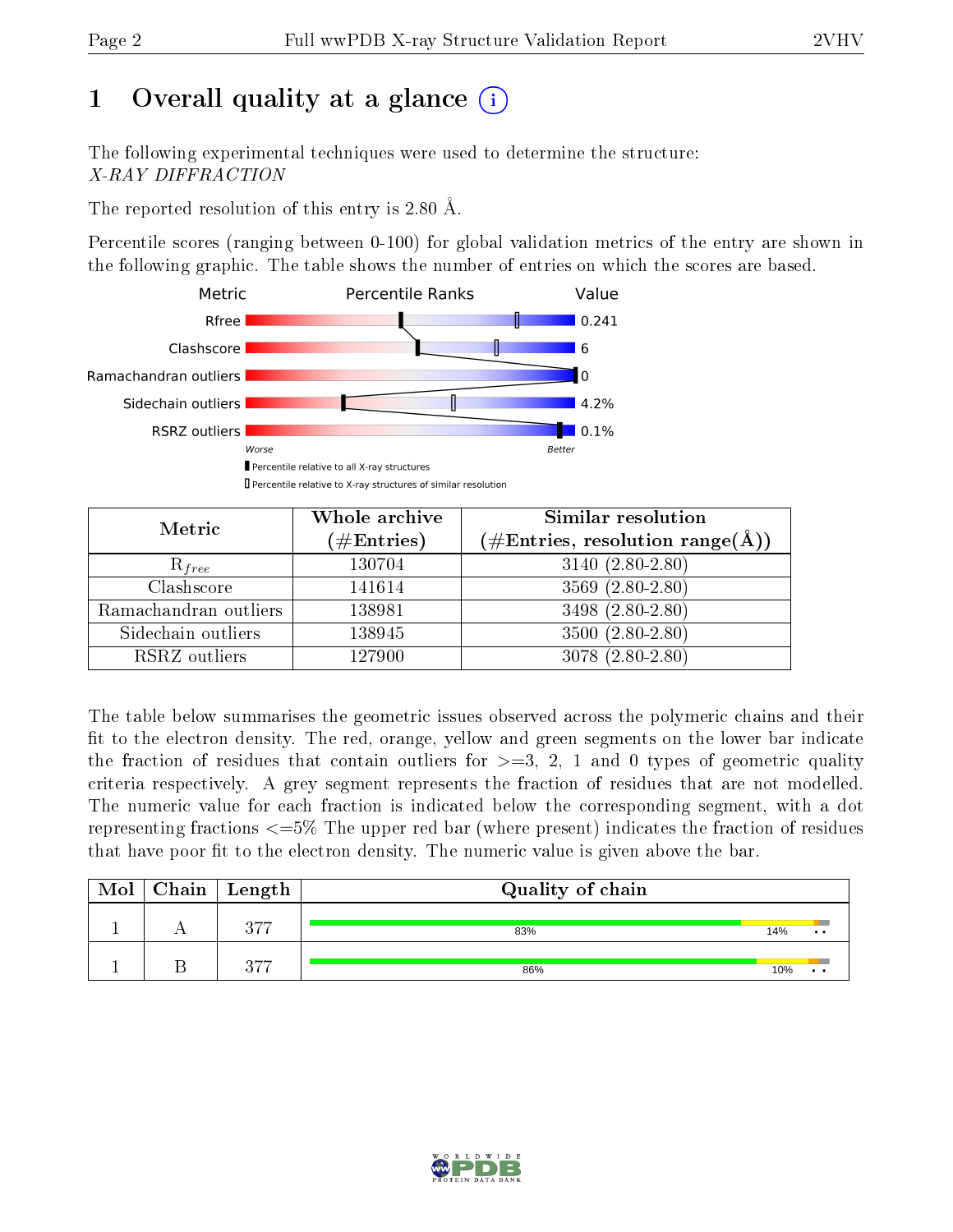# 2 Entry composition (i)

There are 3 unique types of molecules in this entry. The entry contains 5543 atoms, of which 0 are hydrogens and 0 are deuteriums.

In the tables below, the ZeroOcc column contains the number of atoms modelled with zero occupancy, the AltConf column contains the number of residues with at least one atom in alternate conformation and the Trace column contains the number of residues modelled with at most 2 atoms.

Molecule 1 is a protein called ALANINE DEHYDROGENASE.

|  | $Mol$   Chain   Residues |               |                        | Atoms |            |  | $\text{ZeroOcc}$   AltConf   Trace |  |
|--|--------------------------|---------------|------------------------|-------|------------|--|------------------------------------|--|
|  | 371                      | Total<br>2719 | C N<br>1710 480 516 13 |       |            |  |                                    |  |
|  | 371                      | 2719          | Total C N<br>1710      |       | 480 516 13 |  |                                    |  |

There are 2 discrepancies between the modelled and reference sequences:

| Chain |     | Residue   Modelled | ⊥ Actual - | Comment                          | Reference |
|-------|-----|--------------------|------------|----------------------------------|-----------|
|       | 270 | ASN                | ASP        | engineered mutation   UNP P30234 |           |
|       | 270 | ASN.               | ASP        | engineered mutation   UNP P30234 |           |

 Molecule 2 is 1,4-DIHYDRONICOTINAMIDE ADENINE DINUCLEOTIDE (three-letter code: NAI) (formula:  $C_{21}H_{29}N_7O_{14}P_2$ ).



| Mol | Chain   Residues | Atoms       |  |  |  |  | ZeroOcc   AltConf |
|-----|------------------|-------------|--|--|--|--|-------------------|
|     |                  | Total C N O |  |  |  |  |                   |

Continued on next page...

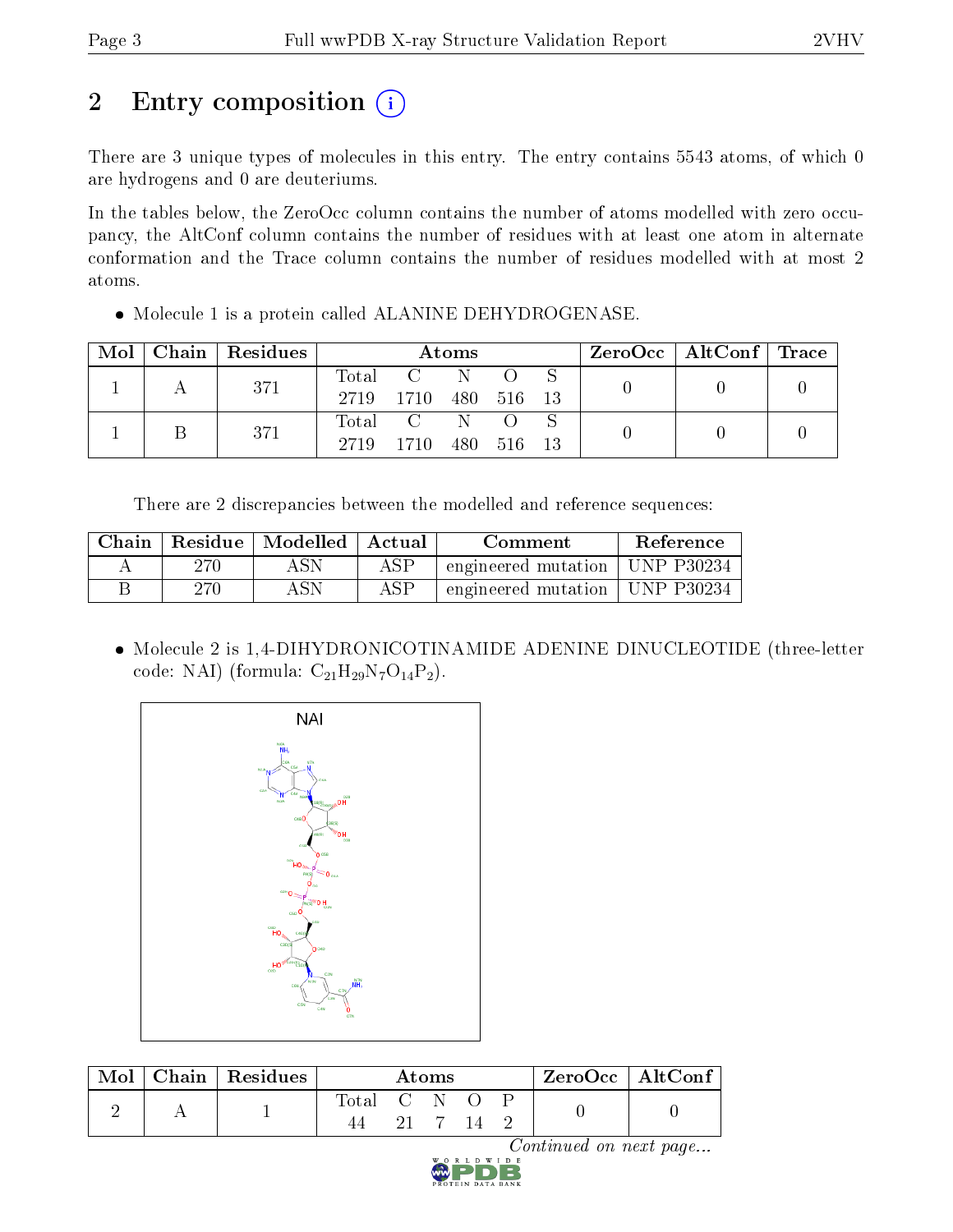Continued from previous page...

| Mol | Chain   Residues | Atoms     |  |  |  |  | $ZeroOcc \mid AltConf \mid$ |
|-----|------------------|-----------|--|--|--|--|-----------------------------|
|     |                  | fotal C N |  |  |  |  |                             |
|     |                  |           |  |  |  |  |                             |

• Molecule 3 is water.

|  | $Mol$   Chain   Residues | Atoms          | ZeroOcc   AltConf |
|--|--------------------------|----------------|-------------------|
|  |                          | Total O<br>-10 |                   |
|  |                          | Total O        |                   |

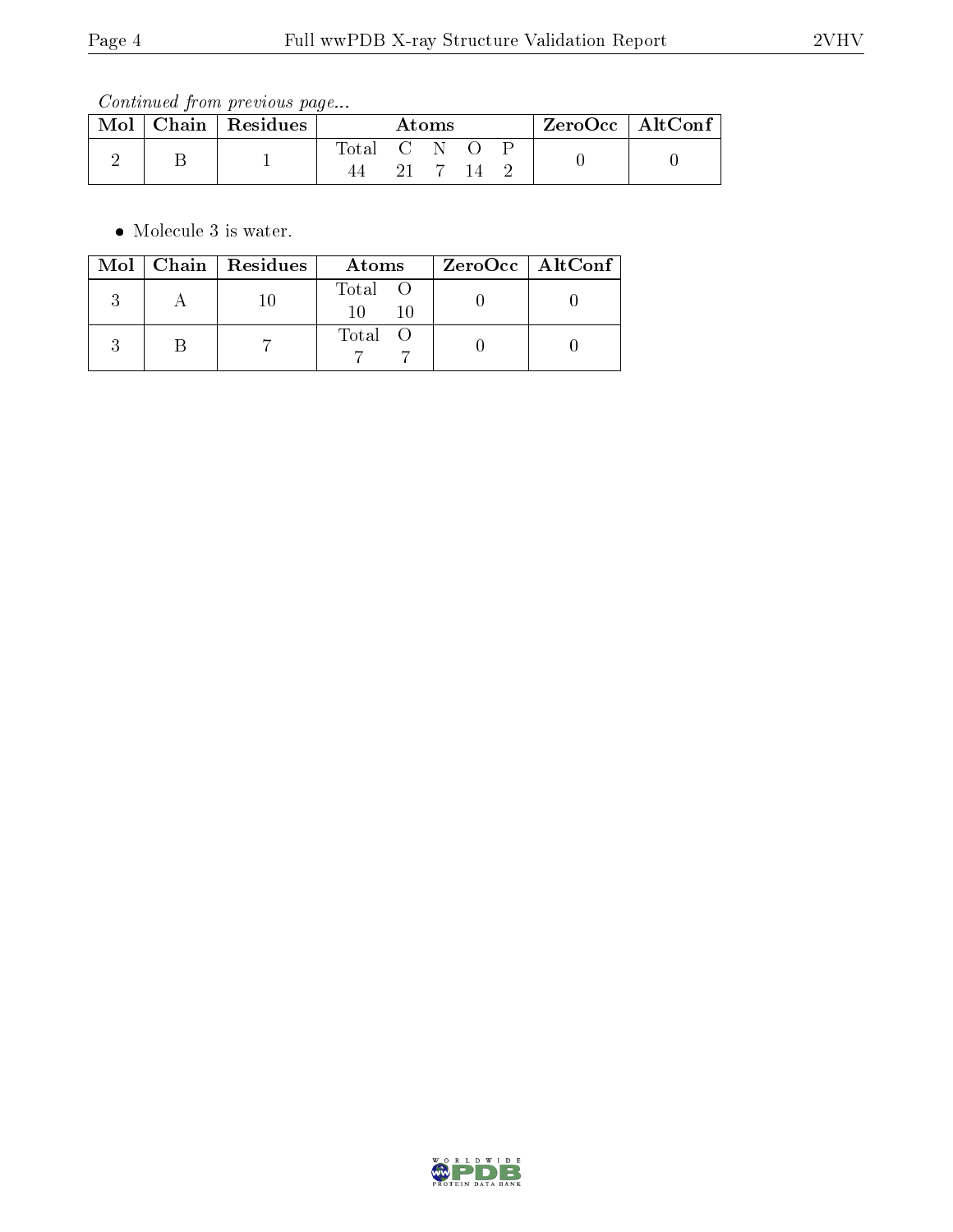## 3 Residue-property plots  $(i)$

These plots are drawn for all protein, RNA and DNA chains in the entry. The first graphic for a chain summarises the proportions of the various outlier classes displayed in the second graphic. The second graphic shows the sequence view annotated by issues in geometry and electron density. Residues are color-coded according to the number of geometric quality criteria for which they contain at least one outlier: green  $= 0$ , yellow  $= 1$ , orange  $= 2$  and red  $= 3$  or more. A red dot above a residue indicates a poor fit to the electron density (RSRZ  $> 2$ ). Stretches of 2 or more consecutive residues without any outlier are shown as a green connector. Residues present in the sample, but not in the model, are shown in grey.



• Molecule 1: ALANINE DEHYDROGENASE

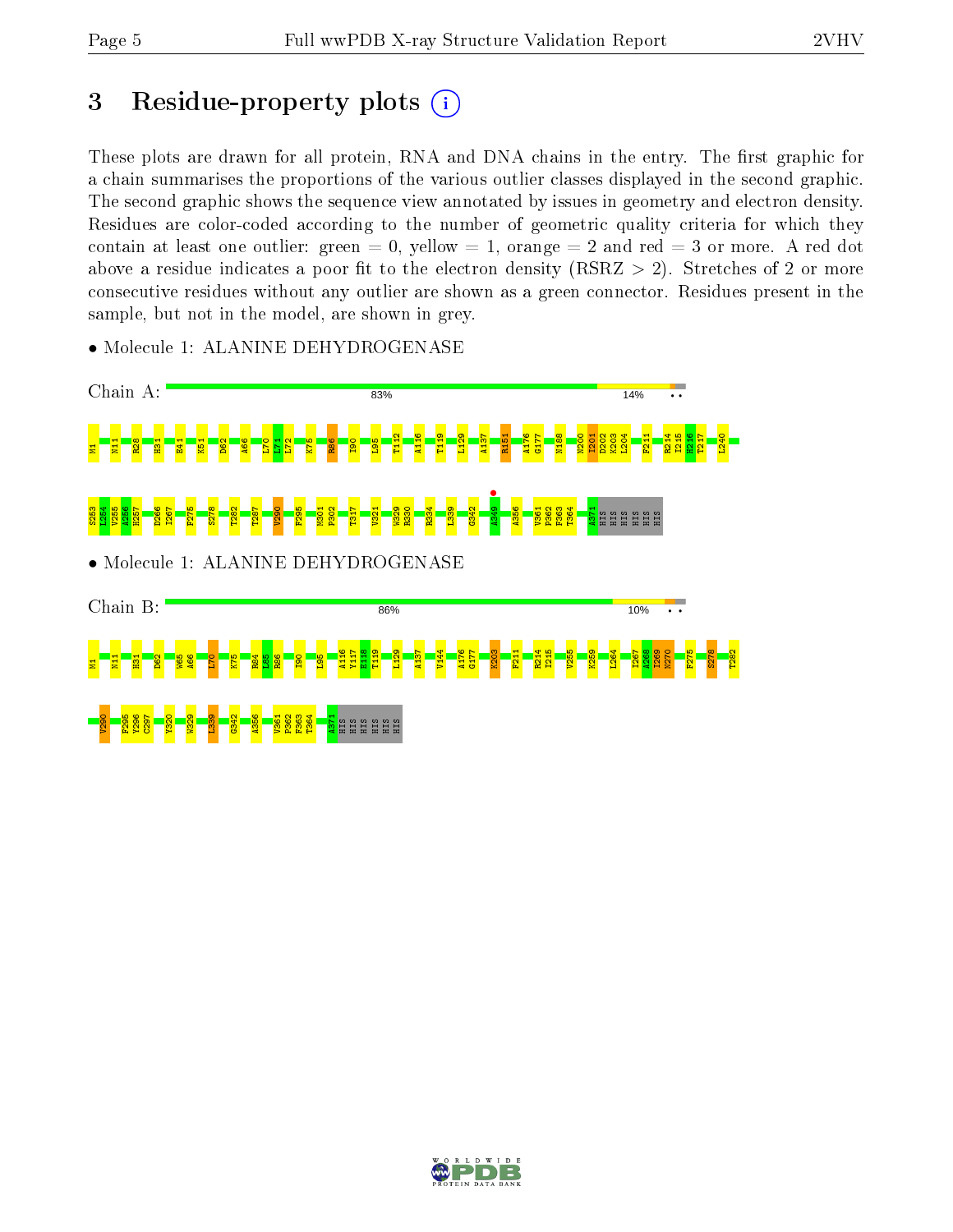# 4 Data and refinement statistics  $(i)$

| Property                                                   | Value                                           | Source     |
|------------------------------------------------------------|-------------------------------------------------|------------|
| Space group                                                | $P$ 21 3                                        | Depositor  |
| Cell constants                                             | $140.80\text{\AA}$<br>140.80Å<br>140.80Å        |            |
| a, b, c, $\alpha$ , $\beta$ , $\gamma$                     | $90.00^\circ$<br>$90.00^\circ$<br>$90.00^\circ$ | Depositor  |
| Resolution $(A)$                                           | 40.00<br>$-2.80$                                | Depositor  |
|                                                            | 62.97<br>$-2.80$                                | <b>EDS</b> |
| % Data completeness                                        | 98.9 (40.00-2.80)                               | Depositor  |
| (in resolution range)                                      | 98.9 (62.97-2.80)                               | <b>EDS</b> |
| $\mathrm{R}_{merge}$                                       | 0.08                                            | Depositor  |
| $\mathrm{R}_{sym}$                                         | (Not available)                                 | Depositor  |
| $\langle I/\sigma(I) \rangle^{-1}$                         | 3.38 (at $2.81\text{\AA}$ )                     | Xtriage    |
| Refinement program                                         | <b>REFMAC 5.2.0019</b>                          | Depositor  |
|                                                            | $\overline{0.200}$ ,<br>0.242                   | Depositor  |
| $R, R_{free}$                                              | 0.207<br>0.241<br>$\ddot{\phantom{a}}$          | DCC        |
| $R_{free}$ test set                                        | 1162 reflections $(5.07\%)$                     | wwPDB-VP   |
| Wilson B-factor $(A^2)$                                    | 55.8                                            | Xtriage    |
| Anisotropy                                                 | 0.000                                           | Xtriage    |
| Bulk solvent $k_{sol}$ (e/Å <sup>3</sup> ), $B_{sol}(A^2)$ | 0.33, 6.9                                       | <b>EDS</b> |
| $\overline{L-test for}$ twinning <sup>2</sup>              | $< L >$ = 0.49, $< L2$ = 0.33                   | Xtriage    |
| Estimated twinning fraction                                | $0.478$ for $1, -k, h$                          | Xtriage    |
| $F_o, F_c$ correlation                                     | 0.94                                            | <b>EDS</b> |
| Total number of atoms                                      | 5543                                            | wwPDB-VP   |
| Average B, all atoms $(A^2)$                               | 41.0                                            | wwPDB-VP   |

Xtriage's analysis on translational NCS is as follows: The largest off-origin peak in the Patterson function is  $2.84\%$  of the height of the origin peak. No significant pseudotranslation is detected.

<sup>&</sup>lt;sup>2</sup>Theoretical values of  $\langle |L| \rangle$ ,  $\langle L^2 \rangle$  for acentric reflections are 0.5, 0.333 respectively for untwinned datasets, and 0.375, 0.2 for perfectly twinned datasets.



<span id="page-5-1"></span><span id="page-5-0"></span><sup>1</sup> Intensities estimated from amplitudes.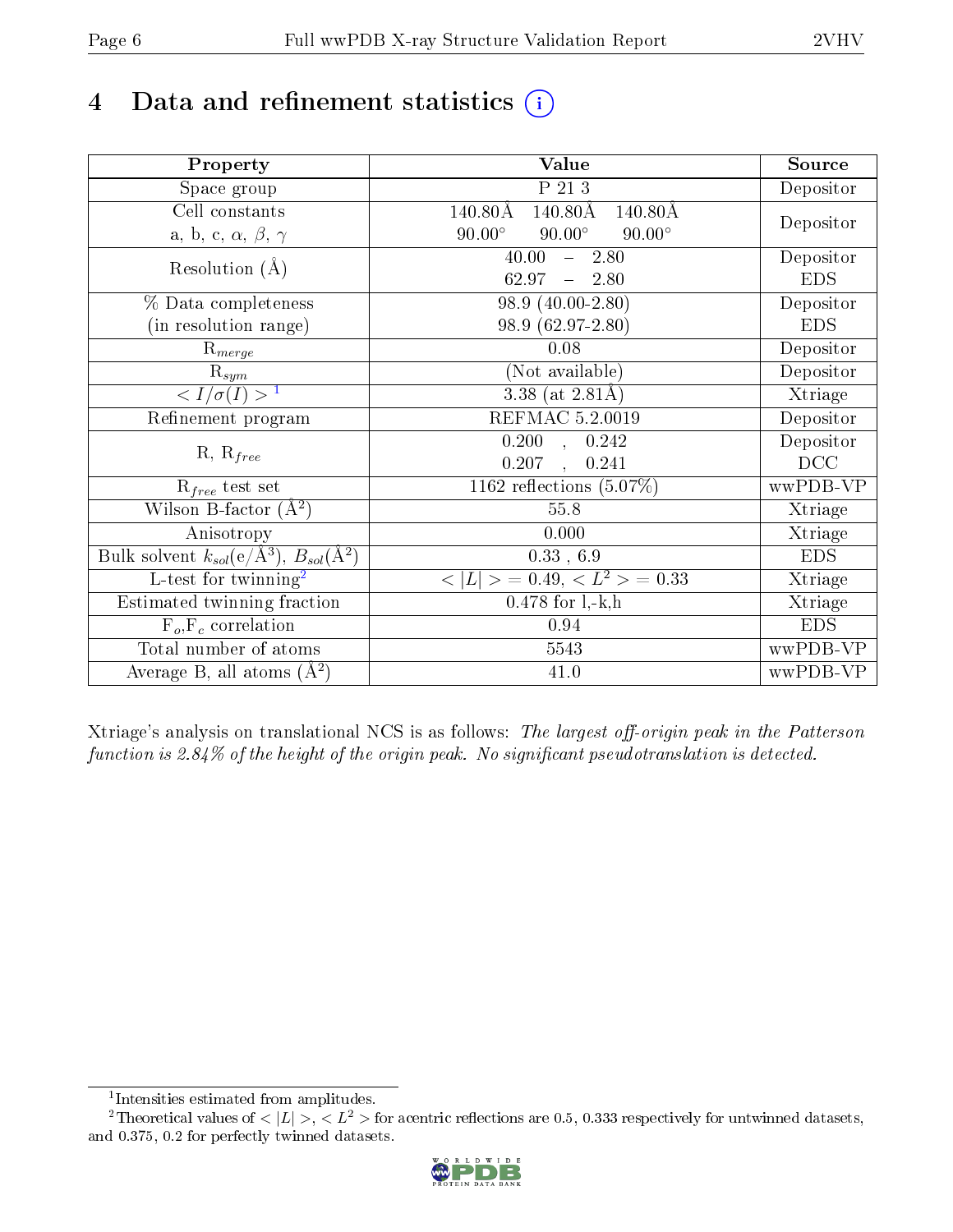# 5 Model quality  $(i)$

## 5.1 Standard geometry (i)

Bond lengths and bond angles in the following residue types are not validated in this section: NAI

The Z score for a bond length (or angle) is the number of standard deviations the observed value is removed from the expected value. A bond length (or angle) with  $|Z| > 5$  is considered an outlier worth inspection. RMSZ is the root-mean-square of all Z scores of the bond lengths (or angles).

| Mol | Chain |      | Bond lengths | Bond angles |             |  |
|-----|-------|------|--------------|-------------|-------------|--|
|     |       | RMSZ | $\# Z  > 5$  | RMSZ        | $\# Z  > 5$ |  |
|     |       | 0.52 | 0/2769       | 0.65        | 0/3773      |  |
|     | R     | 0.53 | 0/2769       | 0.65        | 0/3773      |  |
| ΔH  | A 11  | 0.52 | 0/5538       | 0.65        | 7546        |  |

There are no bond length outliers.

There are no bond angle outliers.

There are no chirality outliers.

There are no planarity outliers.

### $5.2$  Too-close contacts  $(i)$

In the following table, the Non-H and H(model) columns list the number of non-hydrogen atoms and hydrogen atoms in the chain respectively. The H(added) column lists the number of hydrogen atoms added and optimized by MolProbity. The Clashes column lists the number of clashes within the asymmetric unit, whereas Symm-Clashes lists symmetry related clashes.

|   |   |      | Mol   Chain   Non-H   H(model)   H(added) |      |    | $\text{Classes} \mid \text{Symm-Class}$ |
|---|---|------|-------------------------------------------|------|----|-----------------------------------------|
|   |   | 2719 |                                           | 2734 | 33 |                                         |
|   | В | 2719 |                                           | 2734 | 28 |                                         |
| ച |   |      |                                           | 27   |    |                                         |
|   |   |      |                                           | 27   |    |                                         |
| ົ |   | 10   |                                           |      |    |                                         |
| ົ | В |      |                                           |      |    |                                         |
|   |   | 5543 |                                           | 5522 | 61 |                                         |

The all-atom clashscore is defined as the number of clashes found per 1000 atoms (including hydrogen atoms). The all-atom clashscore for this structure is 6.

All (61) close contacts within the same asymmetric unit are listed below, sorted by their clash

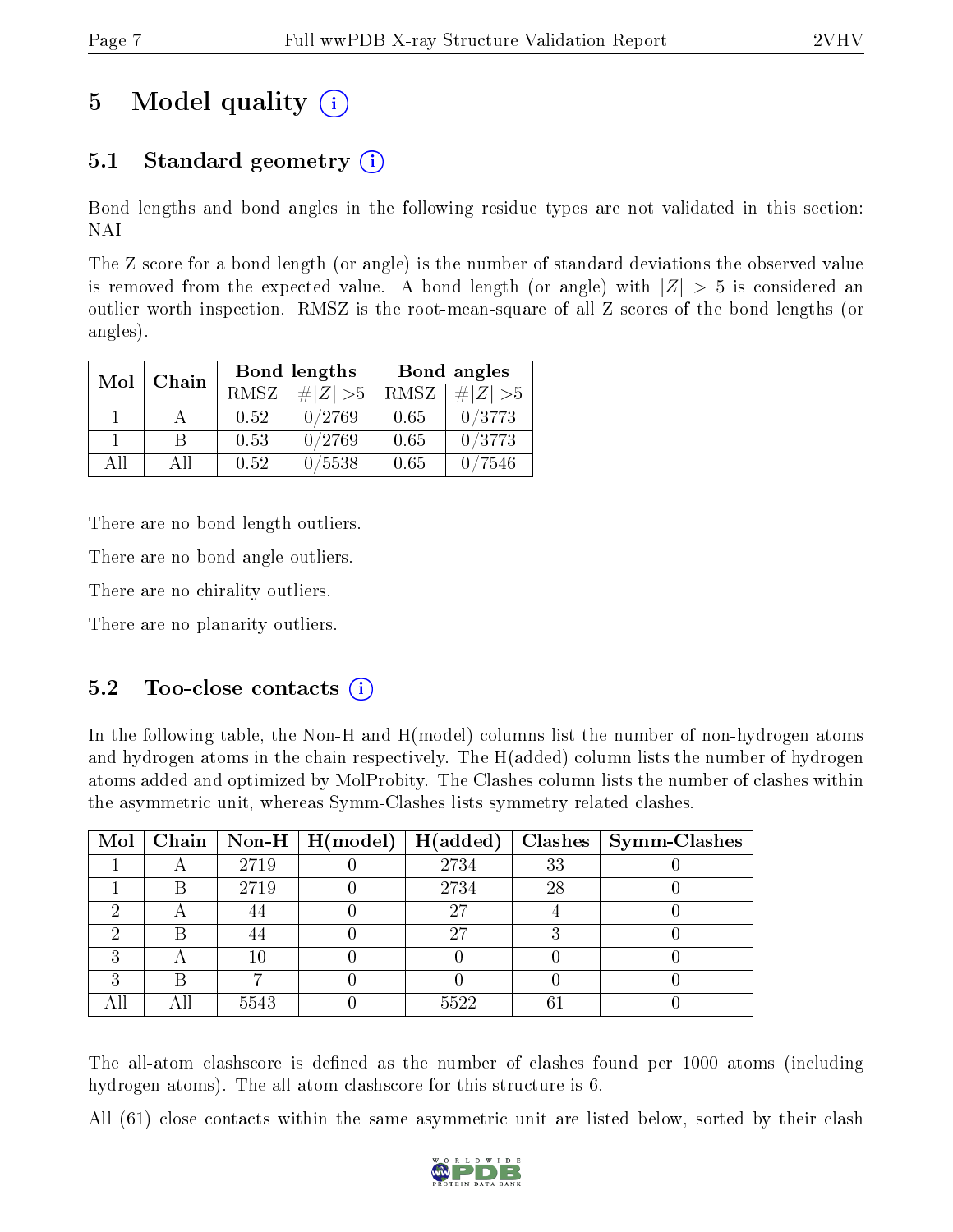magnitude.

| Atom-1                                   | Atom-2              | Interatomic    | Clash         |
|------------------------------------------|---------------------|----------------|---------------|
|                                          |                     | distance $(A)$ | overlap $(A)$ |
| 1:A:201:ILE:HD12                         | 1:A:201:ILE:H       | 1.38           | 0.86          |
| 1:B:269:ILE:HG13                         | 1:B:297:CYS:HB3     | 1.63           | 0.78          |
| 1: A:75: LYS: HE2                        | 1: A:75: LYS:H A    | 1.73           | 0.69          |
| 1:B:66:ALA:HA                            | 1:B:86:ARG:HD3      | 1.75           | 0.69          |
| 1:B:137:ALA:HB2                          | 2:B:1372:NAI:H4N    | 1.74           | 0.69          |
| 1:B:75:LYS:HA                            | 1:B:75:LYS:HE2      | 1.77           | 0.66          |
| 1: A:1: MET: N                           | 1: A:31: HIS: HD2   | 1.97           | 0.61          |
| 1:B:278:SER:HB3                          | 1:B:297:CYS:SG      | 2.41           | 0.60          |
| 1:A:267:ILE:O                            | 2:A:1372:NAI:H2N    | 2.04           | 0.58          |
| 1:B:95:LEU:HD12                          | 1:B:116:ALA:HB2     | 1.86           | 0.58          |
| 1:A:1:MET:H2                             | 1: A:31: HIS: HD2   | 1.53           | 0.57          |
| 1: A:361: VAL: HG13                      | 1:A:362:PRO:HD2     | 1.87           | $0.56\,$      |
| 1:A:356:ALA:CB                           | 1: A: 363: PHE: HB2 | 2.37           | 0.55          |
| 1: A:119:THR:OG1                         | 1: A:342: GLY:HA2   | 2.05           | 0.55          |
| 1:B:270:ASN:N                            | 1:B:270:ASN:HD22    | 2.05           | 0.55          |
| 1:A:137:ALA:HB2                          | 2:A:1372:NAI:H4N    | 1.88           | 0.55          |
| 1:A:90:ILE:HD13                          | 1: A:329:TRP:HB3    | 1.91           | 0.53          |
| 1:A:95:LEU:HD12                          | 1:A:116:ALA:HB2     | 1.91           | 0.53          |
| 1:B:119:THR:OG1                          | 1:B:342:GLY:HA2     | 2.09           | 0.52          |
| 1:B:267:ILE:O                            | 2:B:1372:NAI:H2N    | 2.10           | 0.52          |
| $1:\overline{A}:290:\overline{VAL}:HG13$ | 1:A:295:PHE:CD1     | 2.44           | 0.52          |
| 1:B:356:ALA:CB                           | 1:B:363:PHE:HB2     | 2.40           | 0.52          |
| 1:B:290:VAL:HG13                         | 1:B:295:PHE:CD1     | 2.44           | $0.52\,$      |
| 1:B:1:MET:N                              | 1:B:31:HIS:HD2      | 2.08           | 0.52          |
| 1:A:275:PHE:HB2                          | 1: A:278: SER:OG    | 2.10           | 0.51          |
| 1:B:275:PHE:HB2                          | 1:B:278:SER:OG      | 2.10           | 0.51          |
| 1: B: 177: GLY: HA3                      | 2:B:1372:NAI:O5B    | 2.11           | 0.51          |
| 1: A:177: GLY:HA3                        | 2:A:1372:NAI:O5B    | 2.10           | 0.51          |
| 1: A:66: ALA: HA                         | 1: A:86: ARG:HD3    | 1.93           | 0.50          |
| 1: A:176:ALA:HB3                         | 1:A:203:LYS:HB3     | 1.93           | 0.50          |
| 1: A:240:LEU:HD13                        | 2:A:1372:NAI:H3D    | 1.93           | 0.50          |
| $1:B:176:\overline{\text{ALA:HB3}}$      | 1:B:203:LYS:HB3     | 1.95           | 0.48          |
| 1:A:201:ILE:H                            | 1:A:201:ILE:CD1     | 2.14           | 0.48          |
| 1:B:361:VAL:HG13                         | 1:B:362:PRO:HD2     | 1.98           | 0.46          |
| 1: A:255: VAL:HGI1                       | 1:A:290:VAL:HG22    | 1.99           | 0.45          |
| 1:A:11:ASN:ND2                           | 1:A:282:THR:HB      | 2.31           | 0.45          |
| 1:B:117:TYR:HA                           | 1:B:129:LEU:HD12    | 1.99           | 0.45          |
| 1:B:255:VAL:HG11                         | 1:B:290:VAL:HG22    | 1.99           | 0.44          |
| 1: A:200: ASN:OD1                        | 1:A:202:ASP:HB2     | 2.17           | 0.44          |
| 1: A:287:THR:HA                          | 1:A:295:PHE:O       | 2.19           | 0.43          |
| 1:B:1:MET:SD                             | 1:B:70:LEU:HB2      | 2.59           | 0.43          |

Continued on next page...

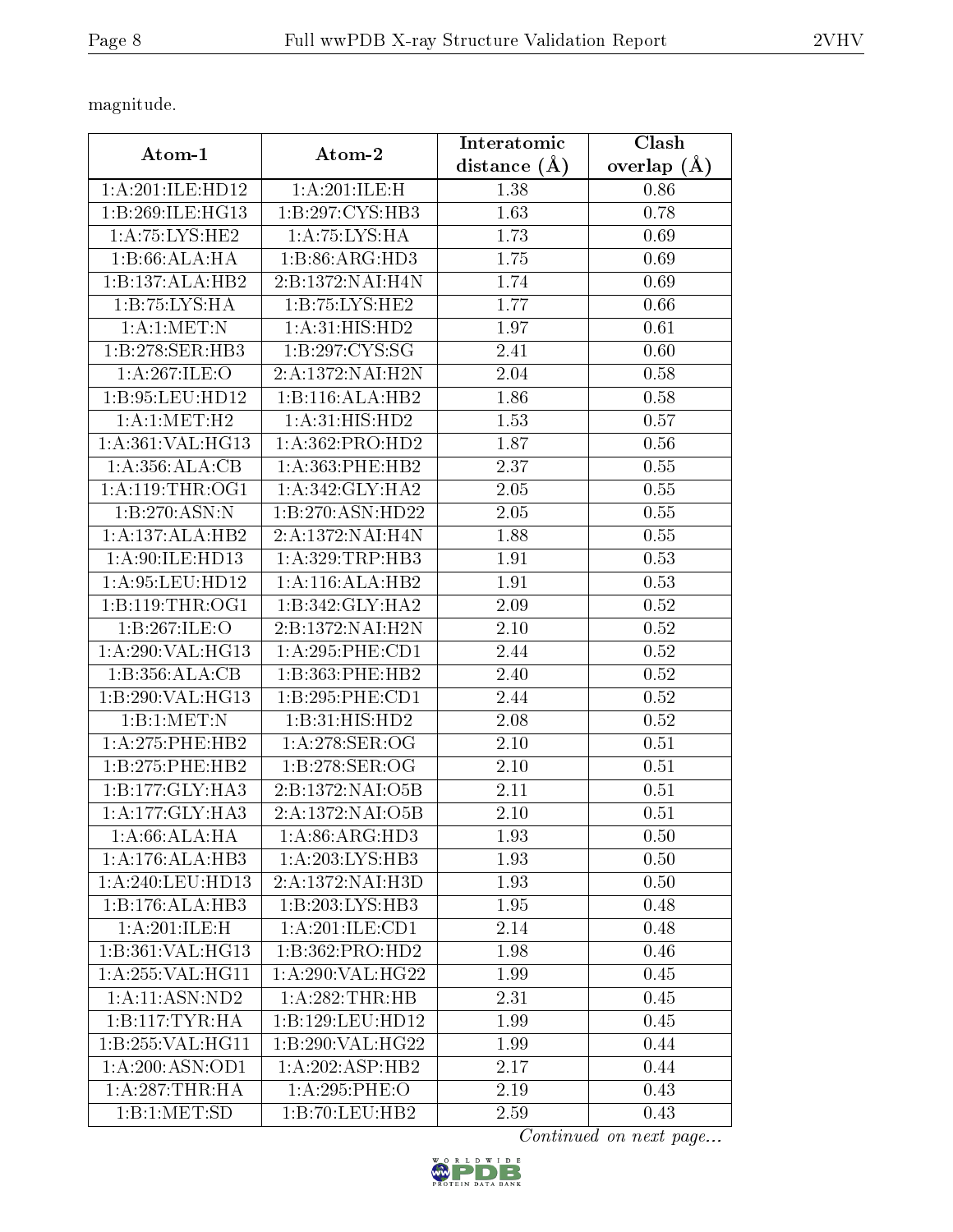|                     |                     | Interatomic    | Clash         |
|---------------------|---------------------|----------------|---------------|
| Atom-1              | Atom-2              | distance $(A)$ | overlap $(A)$ |
| 1:B:1:MET:H2        | 1:B:31:HIS:HD2      | 1.67           | 0.42          |
| 1:A:129:LEU:HD13    | 1: A:317:THR:HG22   | 2.02           | 0.42          |
| 1:B:11:ASN:ND2      | 1:B:282:THR:HB      | 2.34           | 0.42          |
| 1: A:204:LEU:HB3    | 1:A:217:THR:HB      | 2.01           | 0.42          |
| 1: A:301: MET: N    | 1: A: 302: PRO:CD   | 2.83           | 0.42          |
| 1:B:65:TRP:CD1      | 1:B:84:ARG:HD3      | 2.55           | 0.42          |
| 1:B:320:TYR:HD2     | 1:B:339:LEU:HG      | 1.85           | 0.41          |
| 1: A: 188: ASN: OD1 | 1: A:214: ARG: NE   | 2.52           | 0.41          |
| 1: A:211:PHE:CD1    | 1:A:215:ILE:HD12    | 2.55           | 0.41          |
| 1:B:90:ILE:HD13     | 1:B:329:TRP:HB3     | 2.02           | 0.41          |
| 1:A:266:ASP:HB2     | 1:A:275:PHE:CD1     | 2.56           | 0.41          |
| 1:B:214:ARG:HG2     | 1:B:214:ARG:O       | 2.20           | 0.41          |
| 1: A: 330: ARG: O   | 1: A: 334: ARG: HG3 | 2.21           | 0.41          |
| 1:B:211:PHE:CD1     | 1:B:215:ILE:HD12    | 2.55           | 0.41          |
| 1:B:264:LEU:HB3     | 1:B:275:PHE:CE1     | 2.56           | 0.41          |
| 1:A:72:LEU:HD11     | 1:A:321:VAL:HG11    | 2.03           | 0.40          |
| 1:B:144:VAL:HG11    | 1: B:296: TYR: CZ   | 2.57           | 0.40          |
| 1:A:214:ARG:HG2     | 1:A:214:ARG:O       | 2.21           | 0.40          |
| 1: A:151: ARG:CG    | 1:A:151:ARG:HH11    | 2.34           | 0.40          |
| 1: A:86: ARG:O      | 1: A:112:THR:HB     | 2.22           | 0.40          |

Continued from previous page...

There are no symmetry-related clashes.

### 5.3 Torsion angles (i)

#### 5.3.1 Protein backbone (i)

In the following table, the Percentiles column shows the percent Ramachandran outliers of the chain as a percentile score with respect to all X-ray entries followed by that with respect to entries of similar resolution.

The Analysed column shows the number of residues for which the backbone conformation was analysed, and the total number of residues.

| Mol | Chain | Analysed                        | Favoured | Allowed    | $\vert$ Outliers | Percentiles         |             |
|-----|-------|---------------------------------|----------|------------|------------------|---------------------|-------------|
|     |       | $369/377(98\%)$   356 (96\%)    |          | 13(4%)     |                  | 100 100             |             |
|     |       | $369/377(98\%)$   356 (96\%)    |          | 13 $(4%)$  |                  | $\vert$ 100 $\vert$ | $\vert$ 100 |
| All | All   | $738/754$ (98\%)   $712$ (96\%) |          | $-26(4\%)$ |                  | <b>100</b>          | 100         |

There are no Ramachandran outliers to report.

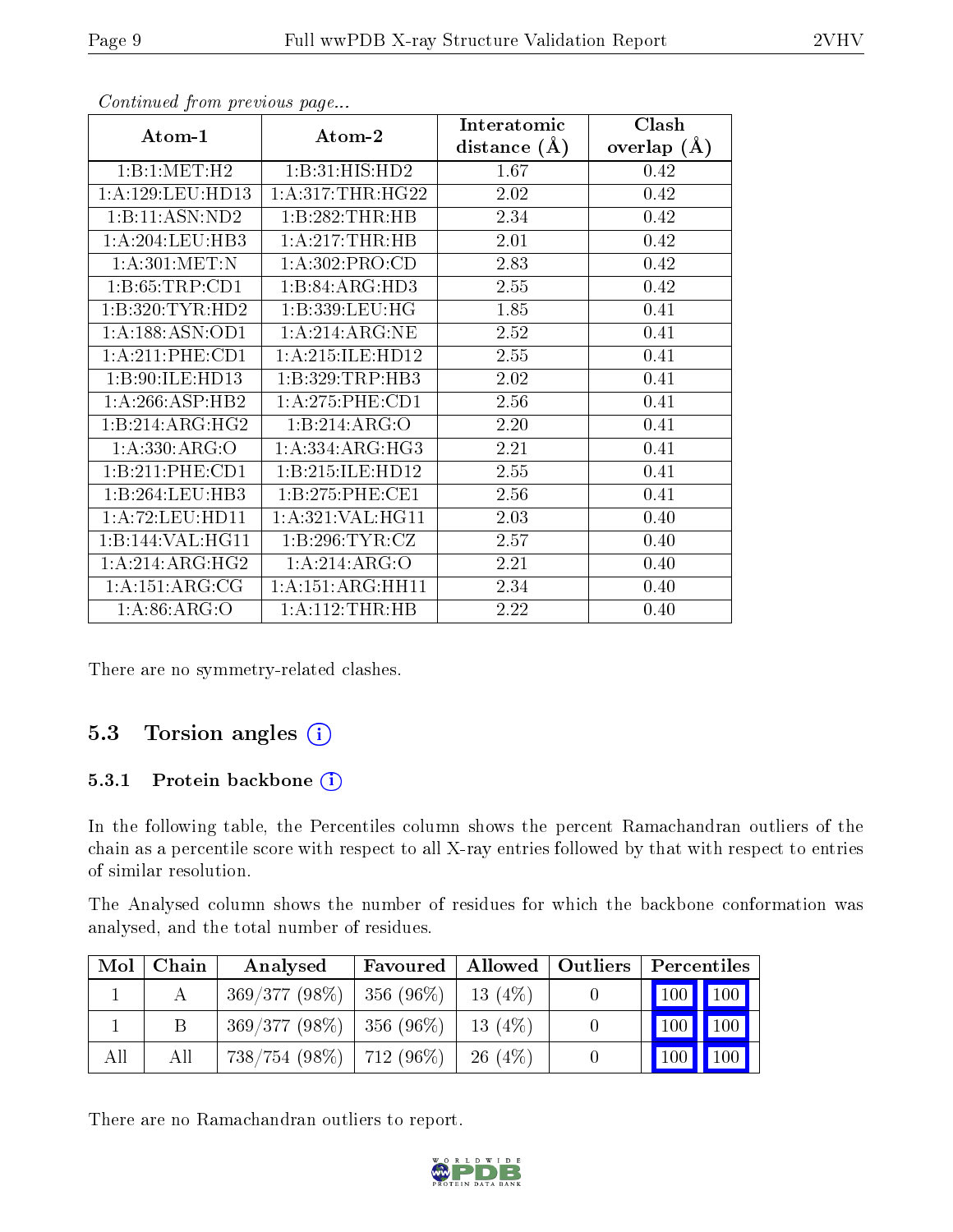#### 5.3.2 Protein sidechains  $(i)$

In the following table, the Percentiles column shows the percent sidechain outliers of the chain as a percentile score with respect to all X-ray entries followed by that with respect to entries of similar resolution.

The Analysed column shows the number of residues for which the sidechain conformation was analysed, and the total number of residues.

| Mol | Chain | Analysed         | Rotameric   Outliers |           | Percentiles           |
|-----|-------|------------------|----------------------|-----------|-----------------------|
|     |       | $276/282(98\%)$  | 263(95%)             | 13(5%)    | 59<br>26              |
|     |       | $276/282(98\%)$  | $266(96\%)$          | $10(4\%)$ | 69<br>35 <sub>1</sub> |
| All | All   | $552/564$ (98\%) | 529 (96%)            | 23 $(4%)$ | 63<br>30              |

All (23) residues with a non-rotameric sidechain are listed below:

| Mol            | Chain                               | Res              | Type                                    |
|----------------|-------------------------------------|------------------|-----------------------------------------|
| $\overline{1}$ | A                                   | 28               | $\rm{ARG}$                              |
| $\overline{1}$ | $\overline{A}$                      | $\overline{41}$  | $\overline{\text{GLU}}$                 |
| $\overline{1}$ | $\overline{A}$                      | $\overline{51}$  | $\overline{\text{LYS}}$                 |
| $\overline{1}$ | $\overline{A}$                      | 62               | ASP                                     |
| $\overline{1}$ | $\frac{\overline{A}}{\overline{A}}$ | 70               | <b>LEU</b>                              |
| $\mathbf{1}$   |                                     | 86               | $\rm{ARG}$                              |
| $\mathbf{1}$   | $\frac{\overline{A}}{\overline{A}}$ | 151              | $\overline{\rm{ARG}}$                   |
| $\mathbf{1}$   |                                     | 201              | ILE                                     |
| $\overline{1}$ | $\overline{A}$                      | $\overline{253}$ | $\overline{\text{SER}}$                 |
| $\overline{1}$ | $\overline{A}$                      | 257              | <b>HIS</b>                              |
| $\overline{1}$ | $\overline{A}$                      | 290              | $\overline{\text{VAL}}$                 |
| $\overline{1}$ | $\frac{\overline{A}}{\overline{A}}$ | 339              | LEU                                     |
| $\overline{1}$ |                                     | 364              | <b>THR</b>                              |
| $\overline{1}$ | $\overline{\mathbf{B}}$             | 62               | $\overline{\text{ASP}}$                 |
| $\mathbf{1}$   | $\overline{\mathrm{B}}$             | 70               | <b>LEU</b>                              |
| $\mathbf{1}$   | $\overline{\mathrm{B}}$             | 203              | <b>LYS</b>                              |
| $\overline{1}$ | $\overline{\mathrm{B}}$             | 259              | $\overline{\text{L} \text{Y}} \text{S}$ |
| $\overline{1}$ | $\overline{\mathrm{B}}$             | 269              | <b>ILE</b>                              |
| $\overline{1}$ | $\overline{\mathrm{B}}$             | 270              | $\overline{\mathrm{ASN}}$               |
| $\overline{1}$ | $\overline{\mathrm{B}}$             | 278              | <b>SER</b>                              |
| $\mathbf{1}$   | $\overline{\mathrm{B}}$             | 290              | <b>VAL</b>                              |
| $\overline{1}$ | $\overline{\mathrm{B}}$             | 339              | LEU                                     |
| $\overline{1}$ | $\overline{\mathrm{B}}$             | 364              | THR                                     |

Some sidechains can be flipped to improve hydrogen bonding and reduce clashes. All (10) such sidechains are listed below:

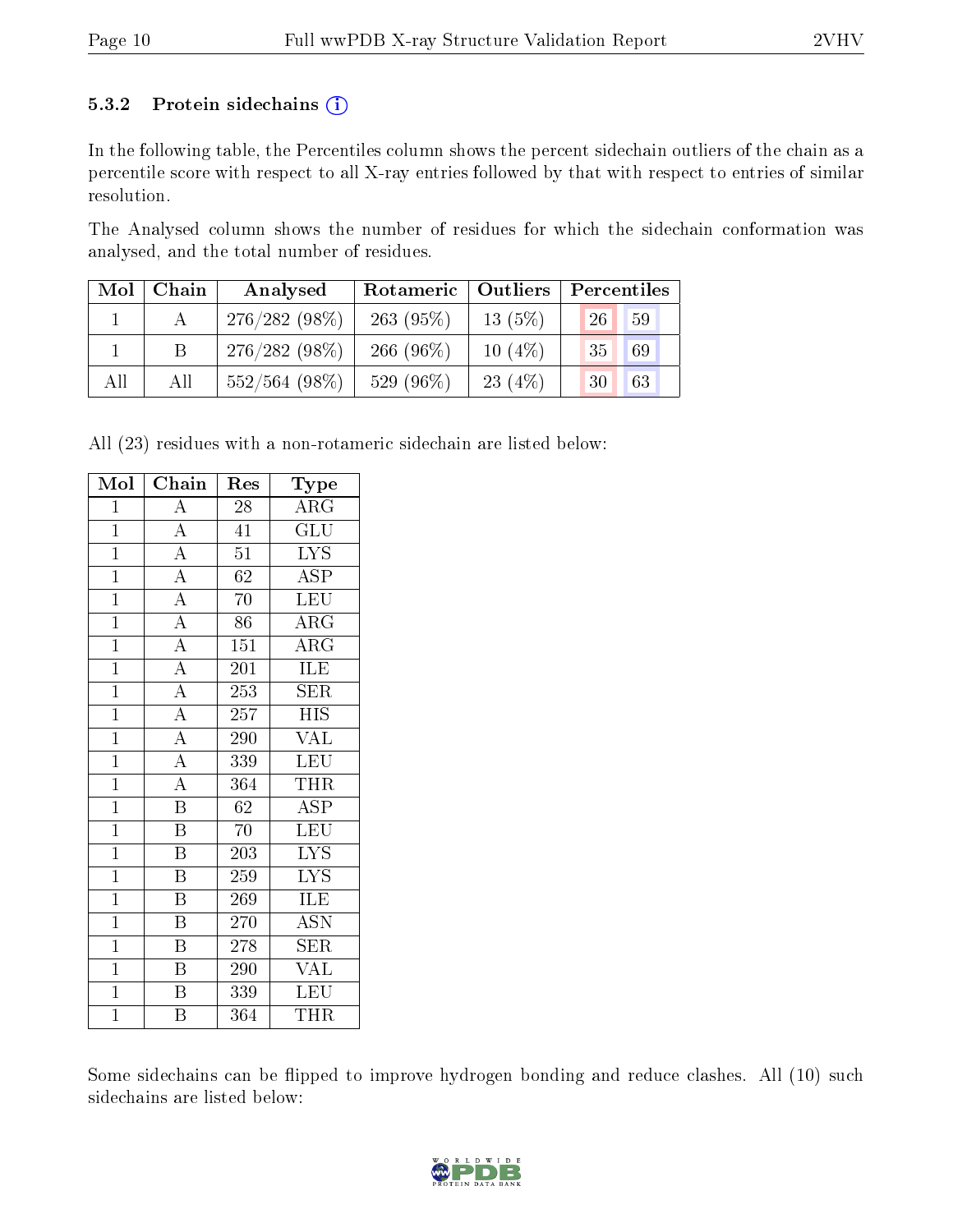| Mol | Chain | Res | Type       |
|-----|-------|-----|------------|
| 1   | А     | 11  | <b>ASN</b> |
| 1   | A     | 12  | <b>ASN</b> |
| 1   | A     | 31  | HIS        |
| 1   | А     | 346 | HIS        |
| 1   | В     | 11  | <b>ASN</b> |
| 1   | В     | 12  | <b>ASN</b> |
| 1   | В     | 31  | HIS        |
| 1   | В     | 206 | GLN        |
| 1   | R     | 216 | HIS        |
|     |       | 270 | ASN        |

#### 5.3.3 RNA (1)

There are no RNA molecules in this entry.

### 5.4 Non-standard residues in protein, DNA, RNA chains (i)

There are no non-standard protein/DNA/RNA residues in this entry.

#### 5.5 Carbohydrates  $(i)$

There are no carbohydrates in this entry.

### 5.6 Ligand geometry (i)

2 ligands are modelled in this entry.

In the following table, the Counts columns list the number of bonds (or angles) for which Mogul statistics could be retrieved, the number of bonds (or angles) that are observed in the model and the number of bonds (or angles) that are defined in the Chemical Component Dictionary. The Link column lists molecule types, if any, to which the group is linked. The Z score for a bond length (or angle) is the number of standard deviations the observed value is removed from the expected value. A bond length (or angle) with  $|Z| > 2$  is considered an outlier worth inspection. RMSZ is the root-mean-square of all Z scores of the bond lengths (or angles).

| Mol |             | Chain | Res  | Link   |            | Bond lengths |                |          | Bond angles       |            |
|-----|-------------|-------|------|--------|------------|--------------|----------------|----------|-------------------|------------|
|     | <b>Type</b> |       |      |        | Counts     | RMSZ         | # $ Z  > 2$    | Counts   | RMSZ              | # Z        |
|     | NA          |       | 1372 | -      | 42, 48, 48 | 1.43         | 5 <sup>1</sup> | 47,73,73 | 1.30 <sub>1</sub> | $5(10\%)$  |
|     | NA          |       | 1372 | $\sim$ | 42, 48, 48 | 1.46         | $14\%$<br>6/   | 47,73,73 | 1.27              | 6 $(12\%)$ |

In the following table, the Chirals column lists the number of chiral outliers, the number of chiral

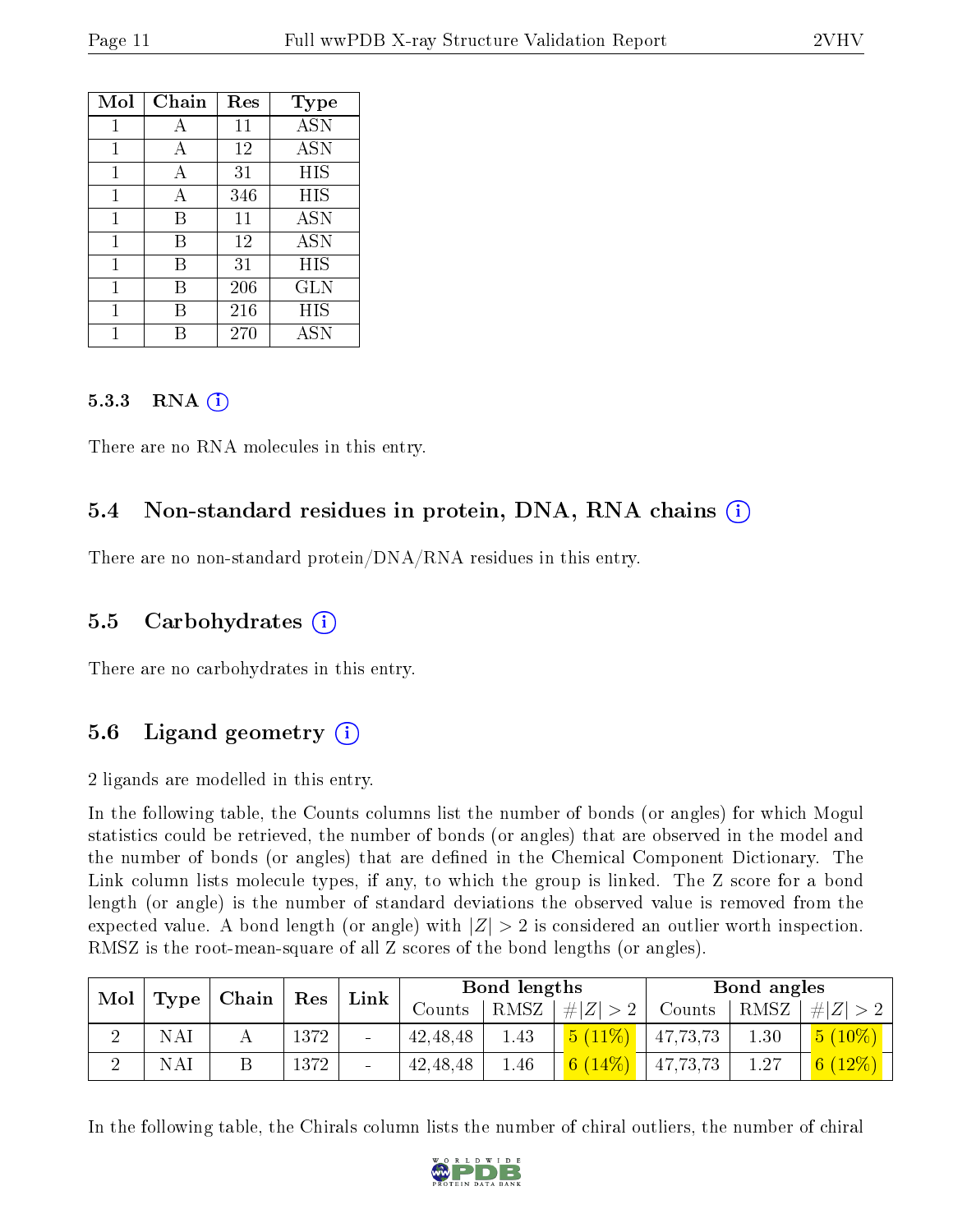centers analysed, the number of these observed in the model and the number defined in the Chemical Component Dictionary. Similar counts are reported in the Torsion and Rings columns. '-' means no outliers of that kind were identified.

|            |      |                                   | Mol   Type   Chain   Res   Link   Chirals | <b>Torsions</b>               | Rings |
|------------|------|-----------------------------------|-------------------------------------------|-------------------------------|-------|
| <b>NAI</b> | 1372 | <b>Contract Contract Contract</b> |                                           | $\frac{3/25/72/72}{10/5/5/5}$ |       |
| <b>NAI</b> | 1372 | $\sim$                            | <b>Contract Contract Contract</b>         | $3/25/72/72$   0/5/5/5        |       |

| Mol            | Chain | Res  | <b>Type</b> | Atoms                             | Z       | Observed $(A)$ | Ideal(A) |
|----------------|-------|------|-------------|-----------------------------------|---------|----------------|----------|
| $\overline{2}$ | А     | 1372 | NAI         | $C4N-C3N$                         | $-5.04$ | 1.40           | 1.49     |
| $\overline{2}$ | В     | 1372 | NAI         | $C4N-C3N$                         | $-4.95$ | 1.40           | 1.49     |
| $\overline{2}$ | В     | 1372 | NAI         | $C6N-C5N$                         | 4.17    | 1.40           | 1.33     |
| $\overline{2}$ | А     | 1372 | NAI         | $C6N-C5N$                         | 3.84    | 1.40           | 1.33     |
| $\overline{2}$ | А     | 1372 | NAI         | $C4N-C5N$                         | $-3.28$ | 1.40           | 1.48     |
| $\overline{2}$ | В     | 1372 | NAI         | $C4N-C5N$                         | $-3.18$ | 1.40           | 1.48     |
| $\overline{2}$ | В     | 1372 | NAI         | $C2A-N3A$                         | 2.57    | 1.36           | 1.32     |
| $\overline{2}$ | А     | 1372 | NAI         | C <sub>5</sub> A-C <sub>4</sub> A | 2.45    | 1.47           | 1.40     |
| $\overline{2}$ | В     | 1372 | NAI         | $O4B$ -C1B                        | 2.42    | 1.44           | 1.41     |
| $\overline{2}$ | В     | 1372 | NAI         | $C5A-C4A$                         | 2.36    | 1.47           | 1.40     |
| $\overline{2}$ | А     | 1372 | NAI         | $O4B-C1B$                         | 2.34    | 1.44           | 1.41     |

All (11) bond length outliers are listed below:

All (11) bond angle outliers are listed below:

| Mol            | Chain | Res  | Type       | Atoms                                              | Z       | Observed $(°)$ | Ideal(°) |
|----------------|-------|------|------------|----------------------------------------------------|---------|----------------|----------|
| $\overline{2}$ | В     | 1372 | <b>NAI</b> | PN-03-PA                                           | $-3.89$ | 119.49         | 132.83   |
| 2              | А     | 1372 | <b>NAI</b> | PN-03-PA                                           | $-3.86$ | 119.59         | 132.83   |
| $\overline{2}$ | А     | 1372 | NAI        | N3A-C2A-N1A                                        | $-3.50$ | 123.21         | 128.68   |
| $\overline{2}$ | В     | 1372 | NAI        | N3A-C2A-N1A                                        | $-3.05$ | 123.91         | 128.68   |
| $\overline{2}$ | В     | 1372 | NAI        | C <sub>4</sub> A-C <sub>5</sub> A-N <sub>7</sub> A | $-2.79$ | 106.49         | 109.40   |
| $\overline{2}$ | В     | 1372 | NAI        | $\overline{O}2A-PA-O1A$                            | 2.29    | 123.54         | 112.24   |
| $\overline{2}$ | А     | 1372 | <b>NAI</b> | C <sub>4</sub> A-C <sub>5</sub> A-N <sub>7</sub> A | $-2.26$ | 107.05         | 109.40   |
| $\overline{2}$ | А     | 1372 | NAI        | $O4D$ -C1D-C2D                                     | $-2.24$ | 101.76         | 106.64   |
| $\overline{2}$ | В     | 1372 | NAI        | $C1D-N1N-C2N$                                      | $-2.14$ | 117.54         | 121.11   |
| $\overline{2}$ | А     | 1372 | NAI        | O <sub>2</sub> A-PA-O <sub>1</sub> A               | 2.10    | 122.64         | 112.24   |
| $\overline{2}$ | В     | 1372 | NAI        | $O4D$ -C1D-C2D                                     | $-2.02$ | 102.24         | 106.64   |

There are no chirality outliers.

All (6) torsion outliers are listed below:

| $\mid$ Mol $\mid$ Chain | $\perp$ Res   Type | Atoms                   |
|-------------------------|--------------------|-------------------------|
|                         | 1372   NAI         | $\vert$ O4B-C4B-C5B-O5B |

Continued on next page...

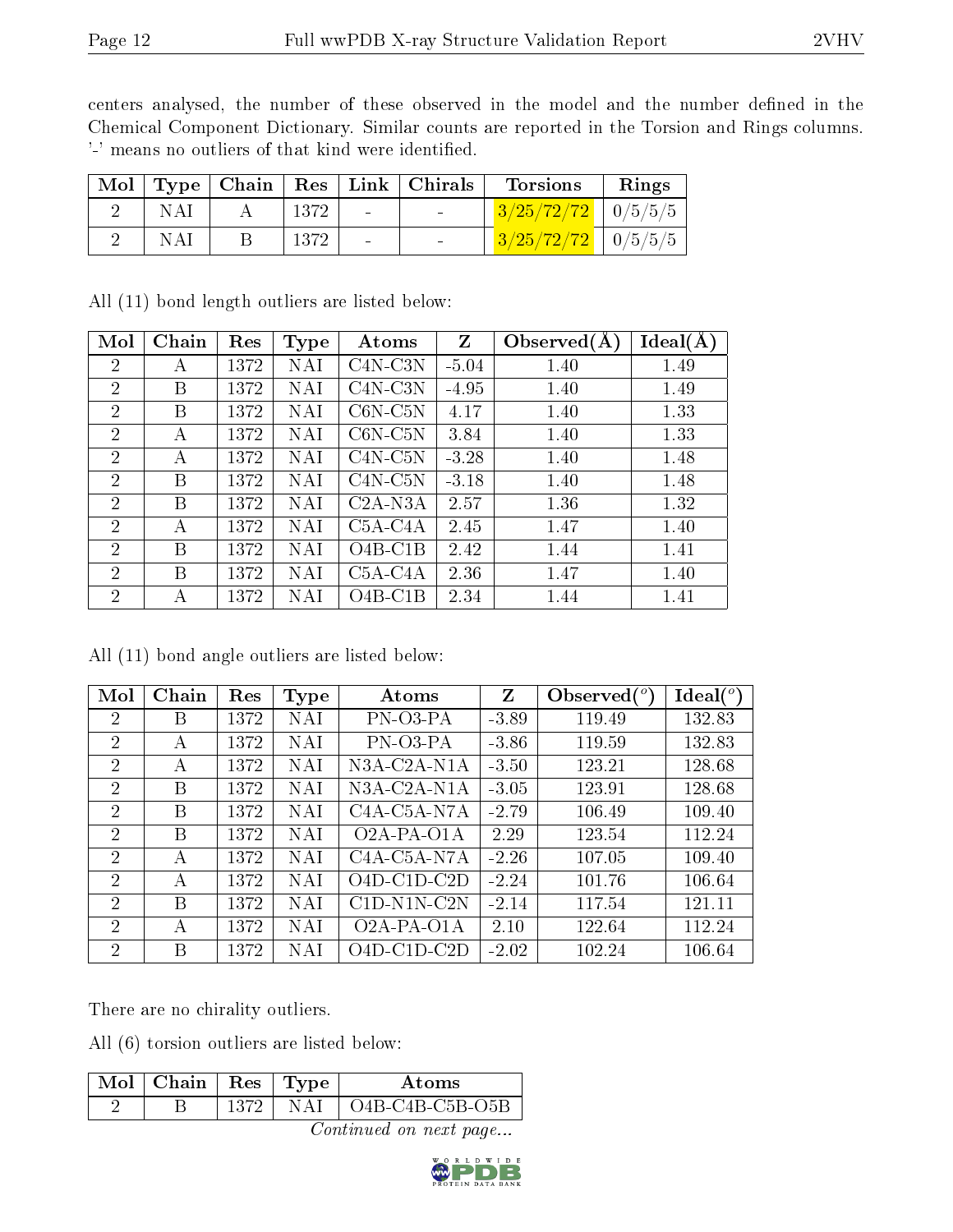| Mol           | Chain | Res  | Type       | Atoms              |
|---------------|-------|------|------------|--------------------|
| 2             |       | 1372 | <b>NAI</b> | $O4D-ClD-N1N- C2N$ |
| 2             | R.    | 1372 | -N A I     | $O4D-ClD-N1N-ClN$  |
| 2             |       | 1372 | N A I      | $C2D-C1D-N1N-C2N$  |
| $\mathcal{D}$ | R     | 1372 | -N A I     | $C2D-C1D-N1N-C2N$  |
| 9             |       | 1372 | <b>NAI</b> | $O4B-C4B-C5B-O5B$  |

Continued from previous page...

There are no ring outliers.

2 monomers are involved in 7 short contacts:

| Mol |  |  | Chain   $\text{Res}$   $\text{Type}$   Clashes   Symm-Clashes |
|-----|--|--|---------------------------------------------------------------|
|     |  |  |                                                               |
|     |  |  |                                                               |

The following is a two-dimensional graphical depiction of Mogul quality analysis of bond lengths, bond angles, torsion angles, and ring geometry for all instances of the Ligand of Interest. In addition, ligands with molecular weight > 250 and outliers as shown on the validation Tables will also be included. For torsion angles, if less then 5% of the Mogul distribution of torsion angles is within 10 degrees of the torsion angle in question, then that torsion angle is considered an outlier. Any bond that is central to one or more torsion angles identified as an outlier by Mogul will be highlighted in the graph. For rings, the root-mean-square deviation (RMSD) between the ring in question and similar rings identified by Mogul is calculated over all ring torsion angles. If the average RMSD is greater than 60 degrees and the minimal RMSD between the ring in question and any Mogul-identified rings is also greater than 60 degrees, then that ring is considered an outlier. The outliers are highlighted in purple. The color gray indicates Mogul did not find sufficient equivalents in the CSD to analyse the geometry.

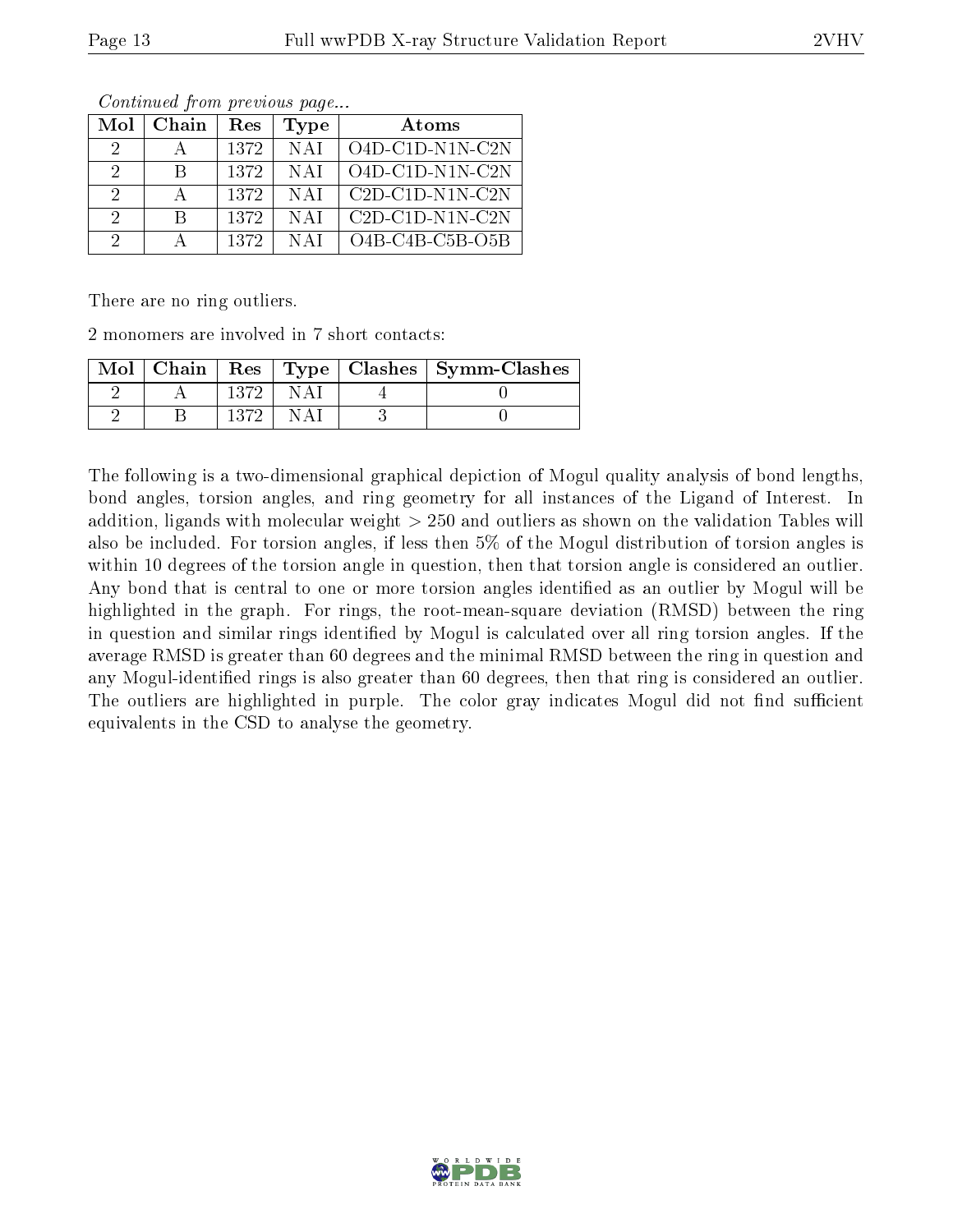

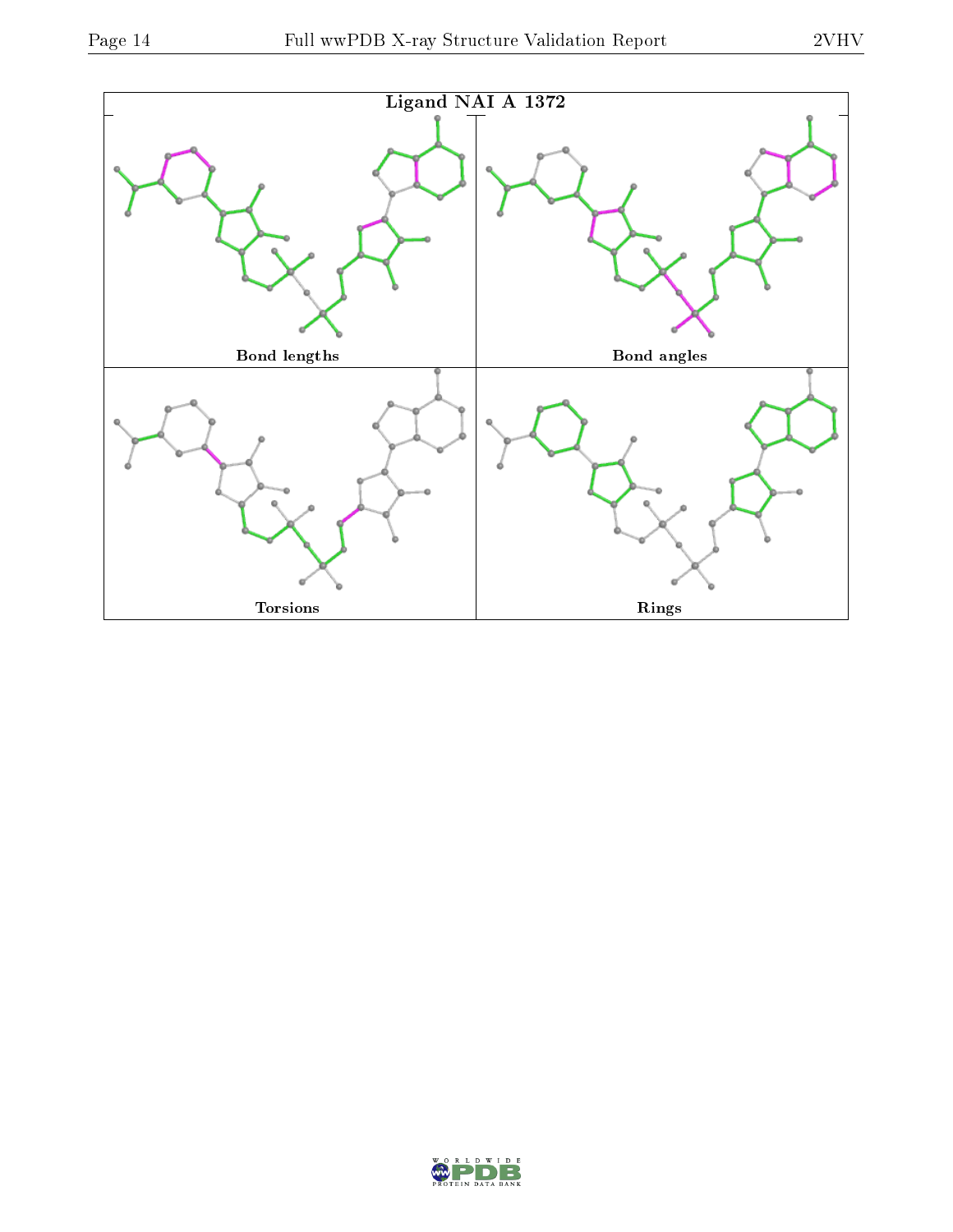

## 5.7 [O](https://www.wwpdb.org/validation/2017/XrayValidationReportHelp#nonstandard_residues_and_ligands)ther polymers (i)

There are no such residues in this entry.

## 5.8 Polymer linkage issues (i)

There are no chain breaks in this entry.

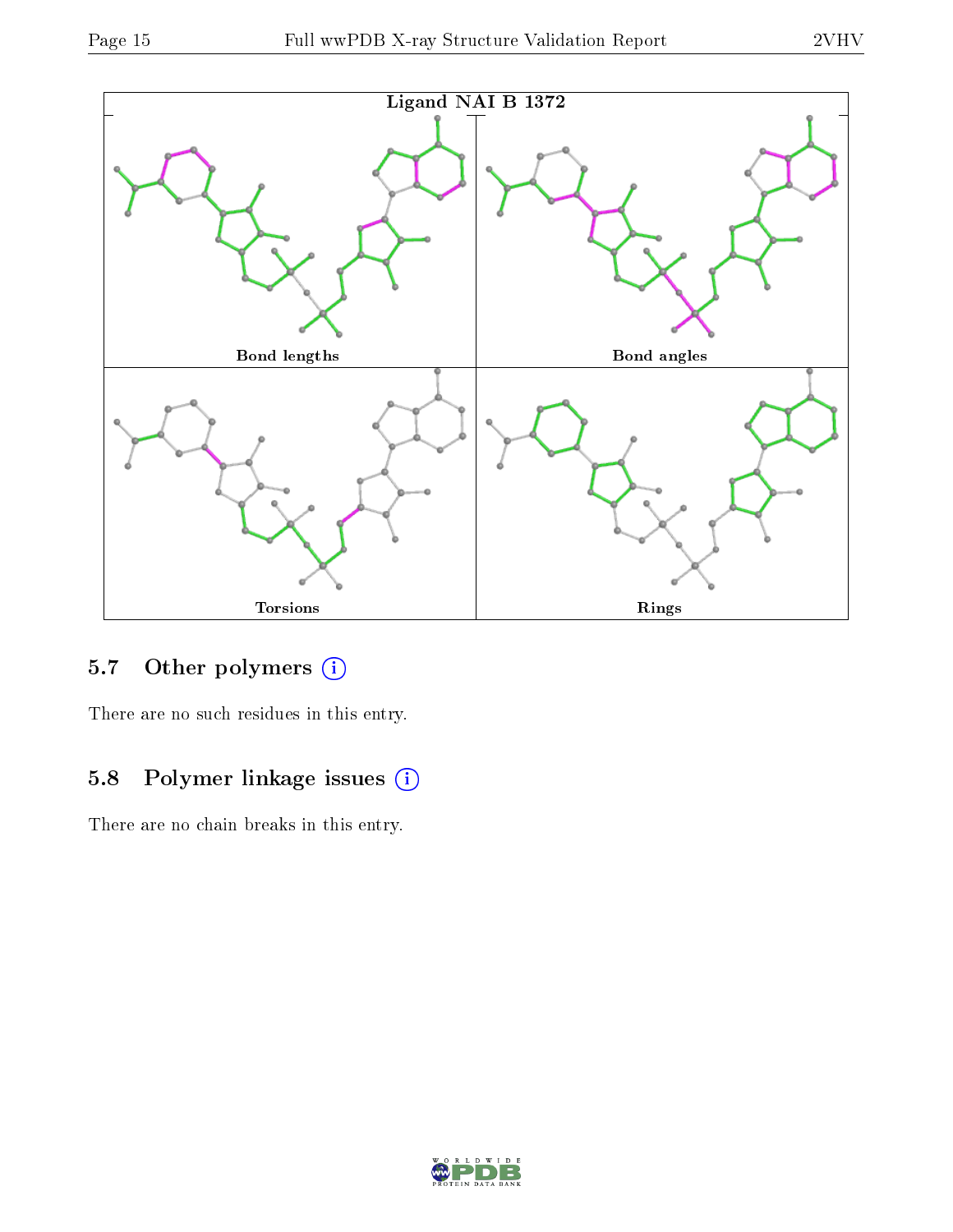## 6 Fit of model and data  $\left( \cdot \right)$

## 6.1 Protein, DNA and RNA chains (i)

In the following table, the column labelled  $#RSRZ>2'$  contains the number (and percentage) of RSRZ outliers, followed by percent RSRZ outliers for the chain as percentile scores relative to all X-ray entries and entries of similar resolution. The OWAB column contains the minimum, median,  $95<sup>th</sup>$  percentile and maximum values of the occupancy-weighted average B-factor per residue. The column labelled  $Q < 0.9$  lists the number of (and percentage) of residues with an average occupancy less than 0.9.

| Mol | Chain | Analysed        | ${ <\hspace{-1.5pt}{\mathrm{RSRZ}} \hspace{-1.5pt}>}$ | $\#\text{RSRZ}{>}2$ | $OWAB(A^2)$    | $\rm Q\textcolor{black}{<}0.9$ |
|-----|-------|-----------------|-------------------------------------------------------|---------------------|----------------|--------------------------------|
|     |       | $371/377(98\%)$ | $-0.12$                                               | $1(0\%)$ 94 93      | 21, 40, 64, 74 |                                |
|     |       | $371/377(98\%)$ | $-0.10$                                               | $0$ 100 100         | 20, 41, 64, 74 |                                |
| All | All   | $742/754(98\%)$ | $-0.11$                                               | $1(0\%)$ 95 95      | 20, 41, 64, 74 |                                |

All (1) RSRZ outliers are listed below:

|  |      |       | Mol   Chain   Res   Type   RSRZ |
|--|------|-------|---------------------------------|
|  | -349 | – ALA | -30                             |

### 6.2 Non-standard residues in protein, DNA, RNA chains (i)

There are no non-standard protein/DNA/RNA residues in this entry.

### 6.3 Carbohydrates (i)

There are no carbohydrates in this entry.

### 6.4 Ligands  $(i)$

In the following table, the Atoms column lists the number of modelled atoms in the group and the number defined in the chemical component dictionary. The B-factors column lists the minimum, median,  $95<sup>th</sup>$  percentile and maximum values of B factors of atoms in the group. The column labelled  $Q< 0.9$ ' lists the number of atoms with occupancy less than 0.9.

| $\operatorname{Mol}$ |     |      |       |      |      | $\mid$ Type   Chain   Res   Atoms   RSCC   RSR   B-factors $(A^2)$   Q<0.9 |  |
|----------------------|-----|------|-------|------|------|----------------------------------------------------------------------------|--|
|                      | NAl | 1372 | 44/44 | 0.97 | 0.16 | 36, 39, 40, 43                                                             |  |
|                      | NAl | 1372 | 44/44 | 0.97 | 0.17 | 33, 36, 39, 41                                                             |  |

The following is a graphical depiction of the model fit to experimental electron density of all

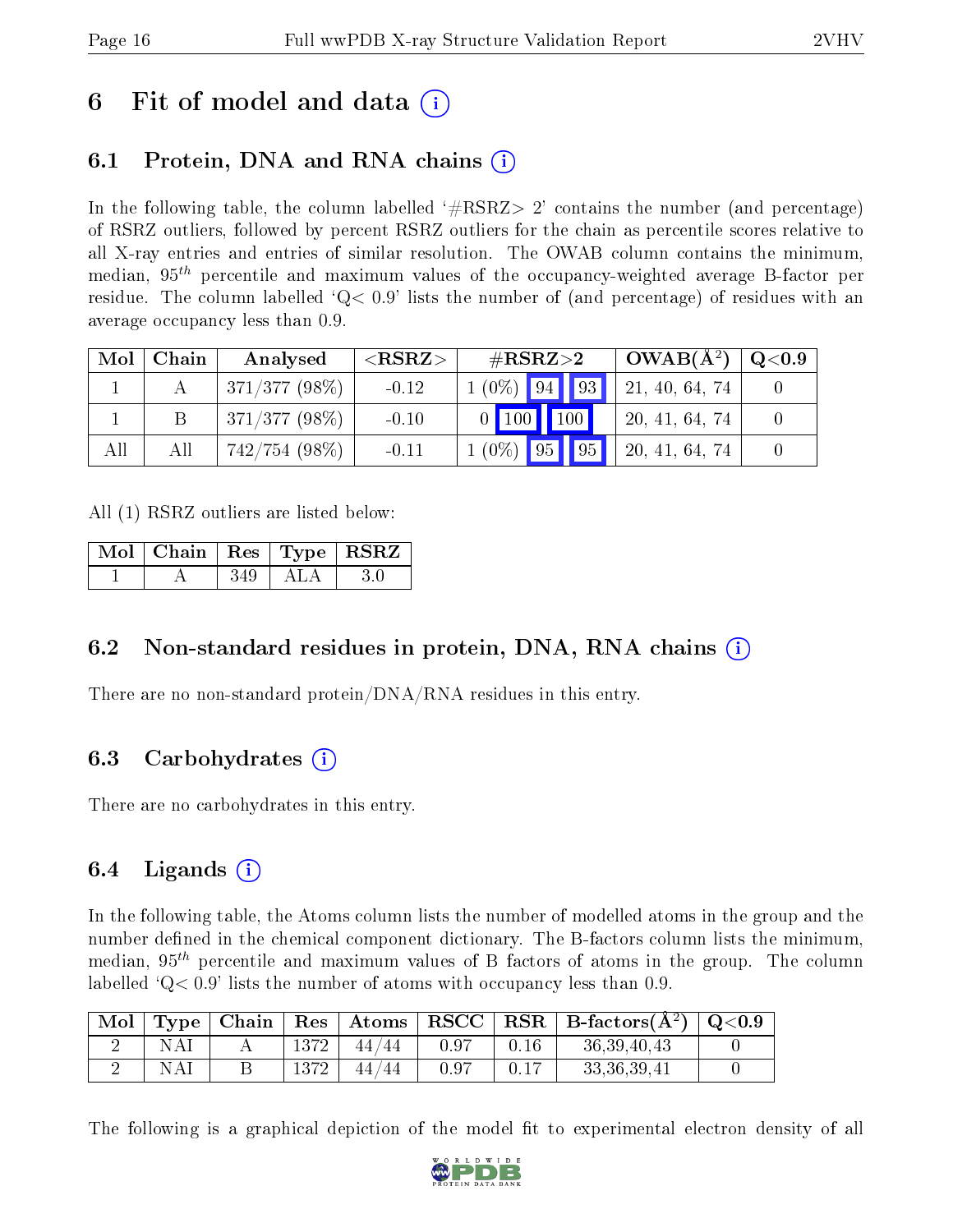instances of the Ligand of Interest. In addition, ligands with molecular weight  $> 250$  and outliers as shown on the geometry validation Tables will also be included. Each fit is shown from different orientation to approximate a three-dimensional view.